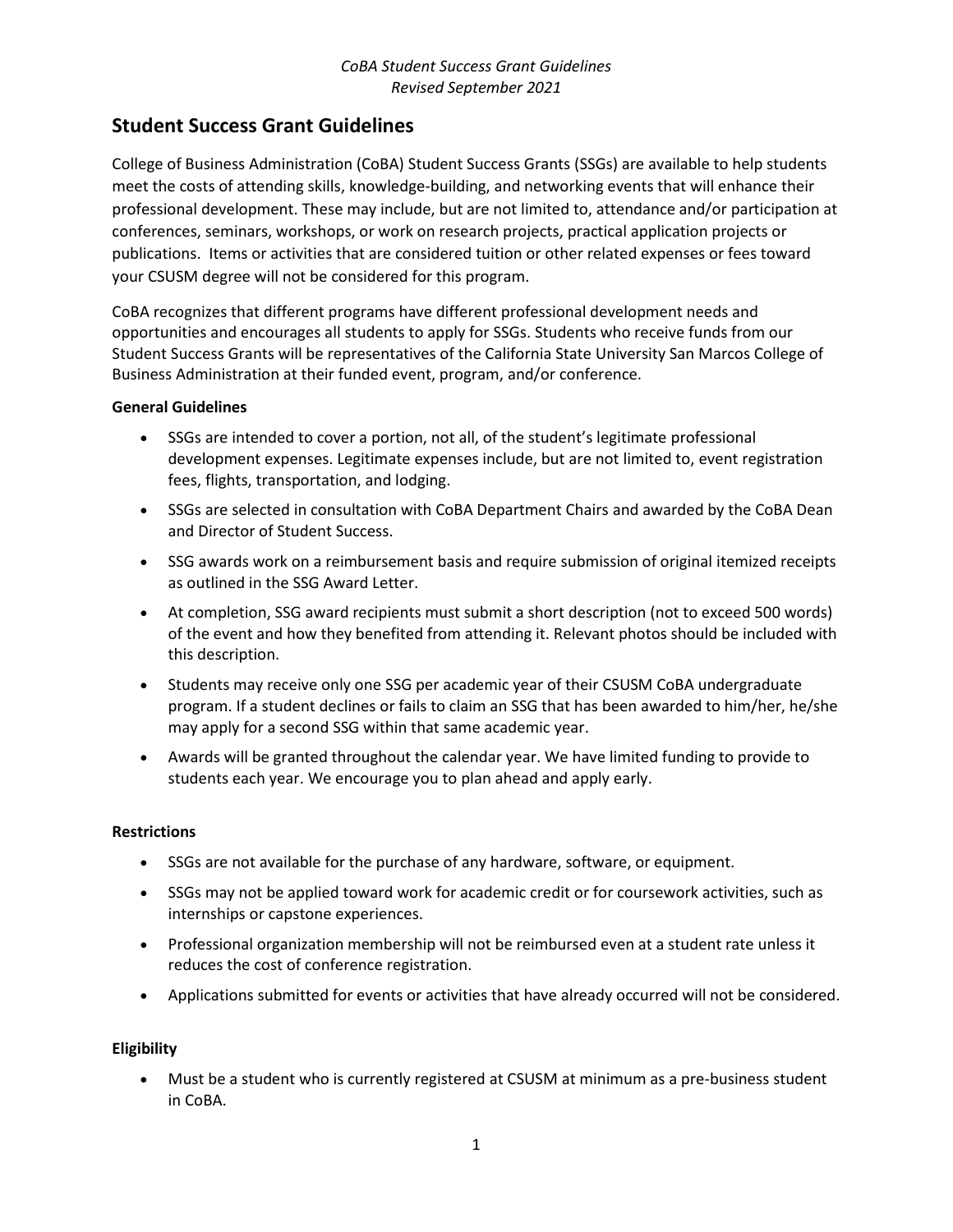- Must be a student in good standing and the events or activities must be closely related to the applicant's field of study, i.e. selected option.
- Students may apply for a SSG award at any point while enrolled and registered at CSUSM as at least a pre-business student in CoBA. Graduating students may still apply for funds in their final semester as long as the event takes place prior to graduating from the University. We are not able to reimburse students post-graduation.

## **SSG Award Amounts**

- SSG award amounts will depend on factors such as relevance of event, student's level of participation and/or role at the event, event registration fees, amount of travel required, size/number of grants requested by other students attending the same event, and so on.
- For conferences and other events requiring travel and accommodation, the maximum possible SSG award amount is \$1,000.
- Students are encouraged to participate in conference as presenters, as CoBA hopes this will increase networking value to the student as well as the visibility of CSUSM's excellence.
- For grants not involving travel and/or presentations, the maximum award is \$500.

All SSG grant amounts are awarded at the sole discretion of the CoBA Dean and Director of Student Success.

#### **Application Form, Deadlines, and Process**

SSG Application Form can be found on ou[r CoBA website](https://www.csusm.edu/coba/) under **Signature Programs/Student Success Grants tab.** 

**Applicants must submit the SSG Application Form by a minimum of two months before the event or activity occurs if travel is involved, one month if it is local.** Applicants who do not submit the application form by the appropriate deadline will not be funded.

• Applicants must include a summary of their expected participation and a breakdown of estimated expenses. The most common expense categories are Event Registration Fee, Transportation, Lodging, and Association Registration Fee. Proof of the estimated expenses (such as screenshots) must be uploaded in the SSG application or provided via email to appropriate CoBA contact.

Applicants should also specify if any meals are included in the registration fee and specify any additional expenses. The summary must include an explanation of how the event or activity will contribute to the applicant's professional development.

If the applicant is a CSUSM worker and intends to claim mileage reimbursement, the applicant must take the Defensive Driving Test offered in the CSUSM Employee Training Center. Copy of the Defensive Driving Test certificate with visible expiration date must be uploaded in the application.

## *Character Reference for Proposals including Travel*

Due to increased risk in traveling outside of the San Diego area for professional development, we are requiring that all student applicants requesting funds to travel outside of the area submit a letter of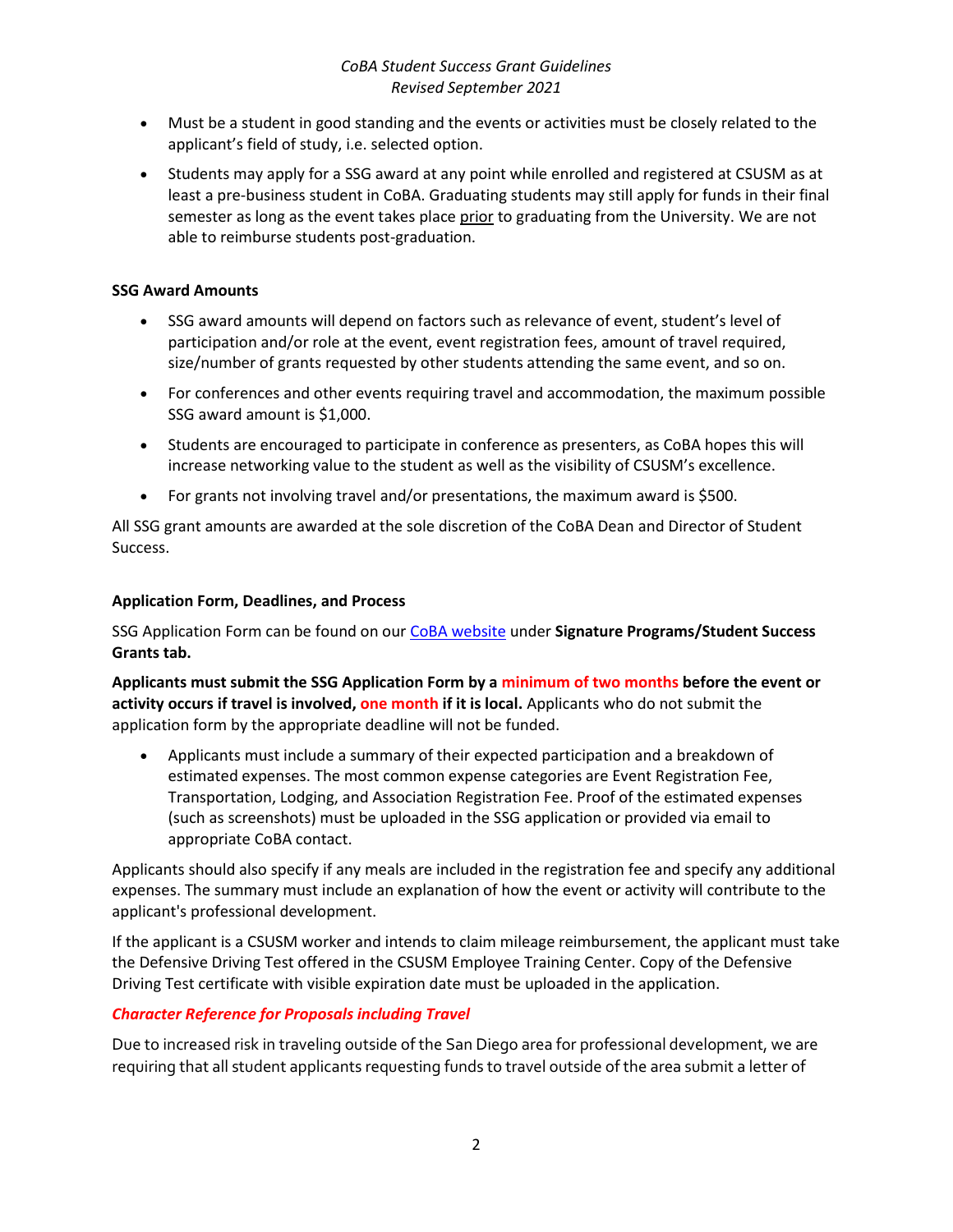recommendation from a professor from the College of Business Administration. The letter of recommendation should include the following:

- Attest to your character
- Support your professional development and how it relates to your career goals

• And any other particularly useful information in which the professor would like to share *NOTE: The letter does not have to be long but does need to address the above and be signed by the professor (or emailed to Jill Laing at jlaing@csusm.edu by the professor).* 

**Students should not assume that they are guaranteed any or all funding when submitting a proposal.**

## **Approval Process**

Applications received by CoBA will be reviewed by the Director of Student Success within a one-week period where possible.

Students will be notified by the Dean's Office of acceptance or non-acceptance of the proposal. If awarded, the grant is a commitment of reimbursement up to the specified amount, given the timely submission of proper receipts (within two weeks after the event). No funds may be released without formal approval. The decision of the Dean's Office is final.

# **Reimbursement Procedure & Deadline**

To have a Student Success Grant reimbursed, students- with the support of a designated CoBA staffmust submit a travel expense claim via AdobeSign, with appropriate back up for reimbursement. a copy of the Student Success Grant approval letter, and the two-paragraph description of the event (no more than 500 words).

The College cannot reimburse a student for payment another person has made. Therefore, all receipts paid for by credit card must have the student's name on the receipt as the bearer of the credit card.

Students can only be reimbursed for receipts turned in.

Receipts over \$75 must be itemized.

Prepaid hotel expenses are strongly discouraged and not reimbursable prior to the travel event.

Refundable airline tickets are not permitted. Travelers may only choose non-refundable tickets.

Airline upgrades (including Southwest Early Bird Check-in) are prohibited and non-reimbursable.

Utilizing broker sites such as CheapOAir, Expedia, Hotels.com, etc. is not advised. Itemized receipts are required, and often these sites do not provide adequate detail.

If less than the SSG award is spent, the student cannot claim the full SSG award amount.

**All receipts must be submitted within two weeks of attending the event.** Reimbursement requests submitted after these deadlines will be considered cancelled. The Dean's Office is not responsible for the loss of receipts and/or paperwork and recommend that students keep copies of their receipts for their personal records. The Dean's Office will not make copies of receipts or submissions for students.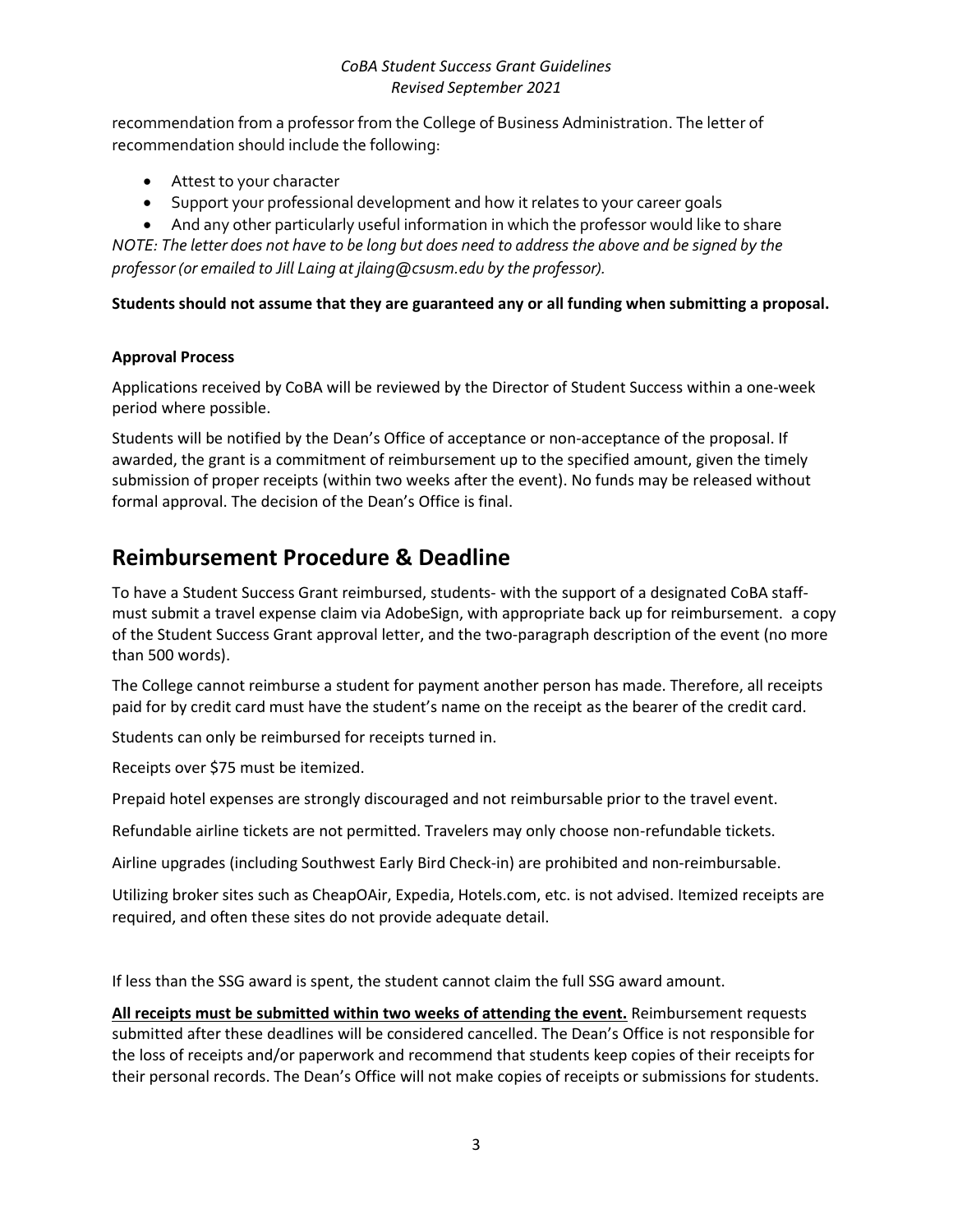#### **Items Required for Reimbursement**

- **Note**: Anything that is paid for by credit card or any method other than cash must have your name on it. We will not reimburse students for someone else's expense.
- For anything paid for by cash, check, or credit card: original dated receipts.
- For anything paid by check: a copy of the canceled check (front and back).
- For airline flights, a copy of the travel itinerary that includes the cost of the flight and the name of the flier. Boarding passes are NOT redeemable for reimbursement.
- A copy of your award letter.
- At minimum, a short description (no more than 500 words) of the event and how you benefited from attending it, and photos where appropriate. You will receive a link to submit your postevent summary with your award notification. All submissions to the Dean's Office are considered approval that work may be posted.
- The rules of the College apply for reimbursement of Transportation (by the most economical means available), Lodging (excluding food), and Registration Fees.

#### **Reimbursement Checks**

Normally, it takes 2-3 weeks after submitting a request to receive a SSG reimbursement check. Checks will be mailed to the submitter's local address.